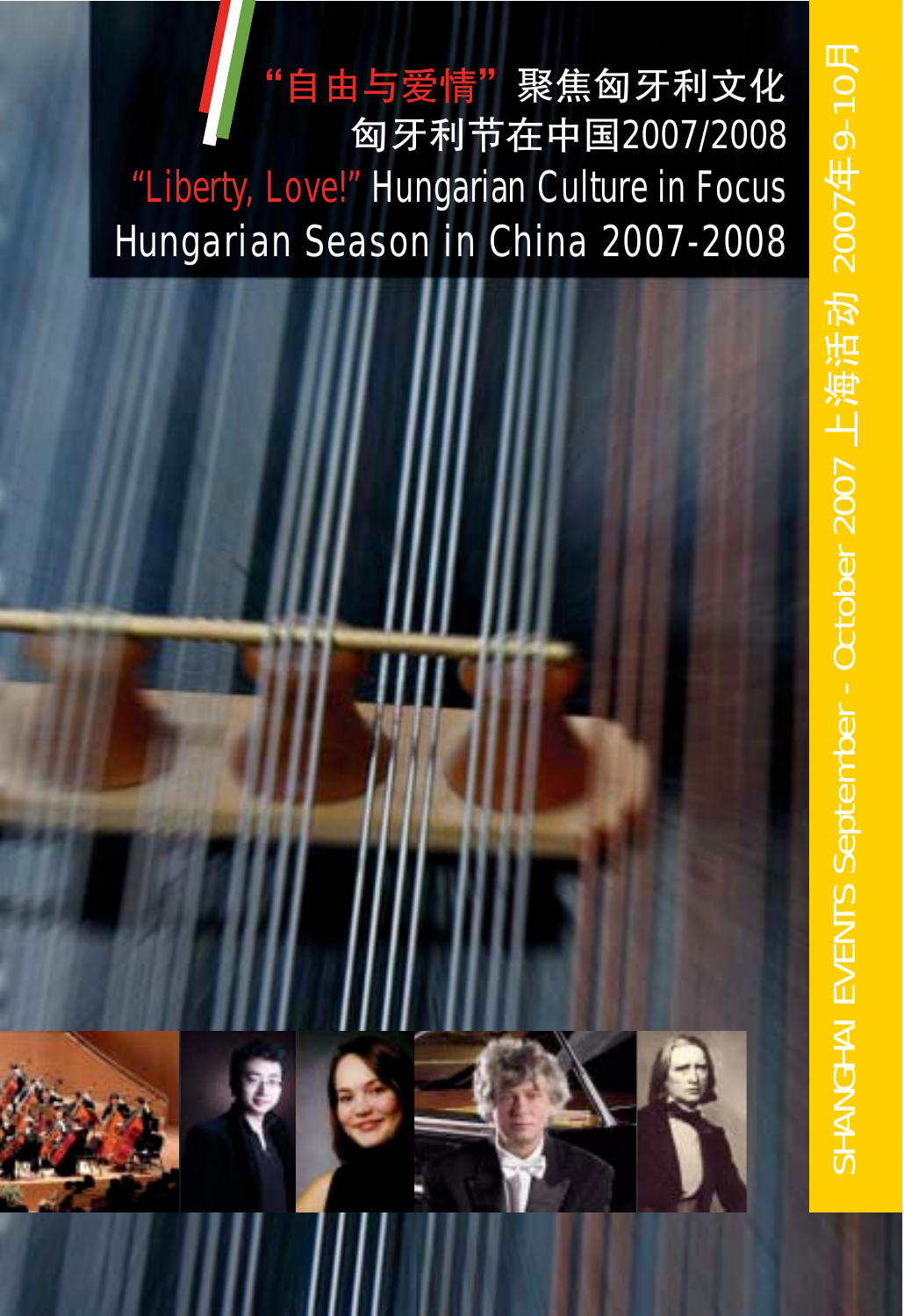4th September 2007 7.30 p.m. Shanghai Concert Hall 523 Yanan Donglu, Shanghai Ticket reservation: 62491404

## *Greetings from the Land of Liszt*

Zoltán Kocsis conducts the Orchestra of the Shanghai Opera House Featuring Sun Yingdi (piano) and Eszter Wierdl (soprano)





Ferenc LISZT

*"[Man] rushes into the thickest of the fight, and amid the uproar of the battle regains confidence in himself and his powers."*

From the Preface to *Les Prèludes*

Ferenc Liszt (1811-1886) is probably the best known Hungarian musician and an outstanding figure of European Romantic music. His works are full of passion expressing man's eternal yearning for happiness. The renowned Music Academy in Budapest is named after him.

*"Real art is one of the most powerful forces in the rise of mankind, and he who renders it accessible to as many people as possible is a benefactor of humanity."*

Kodály, 1954

Zoltán Kodály (1882-1967) is a prominent figure of 20th century Hungarian music. He collected folk music all over the country preserving it for later generations. Peacock Variations presents a series of variations on the tune of the ancient folk song "Fly peacock fly", expressing the Hungarian nation's craving for liberty. Kodály was a professor at Ferenc Liszt Music Academy, Budapest.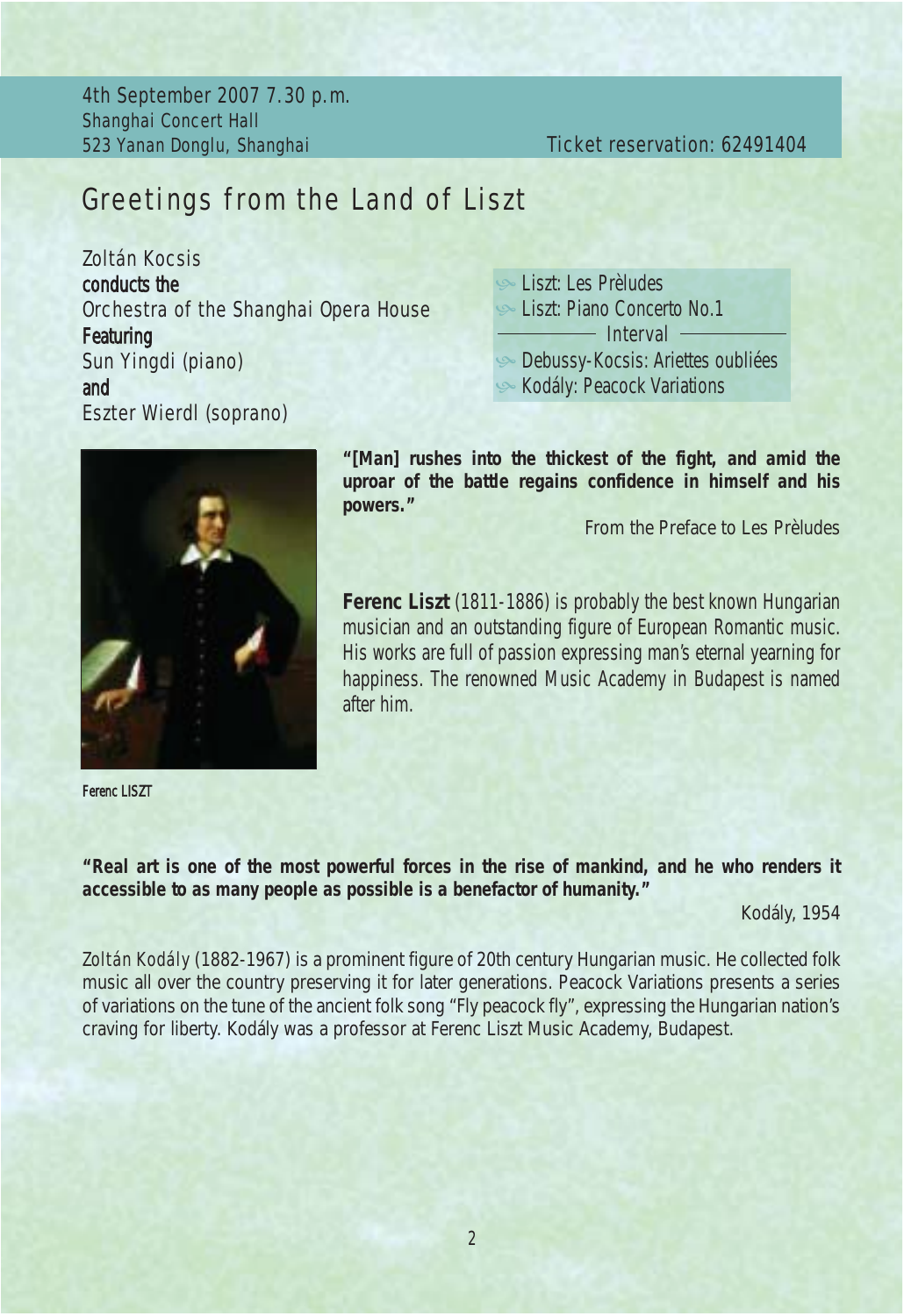2007年9月4日 19:30 上海音乐厅 上海市延安东路 523 号 订票电话: 62491404

## "来自李斯特家乡的问候"

指挥: 科齐休 · 佐尔坦 演奏者: 上海歌剧院管弦乐队 主要演出人员:

孙颖迪 (钢琴)

| ນ 李斯特: 《序曲》         |
|---------------------|
| ☞ 李斯特: 《第一钢琴协奏曲》    |
|                     |
| ☞ 德布西–科齐休: 《遗忘的咏叹调》 |
| ◎ 柯达伊:《孔雀变奏曲》       |
|                     |

维易德·艾丝特 (Eszter Wierdl) (女高音)

"[男]冲锋陷阵,投身于战斗的咆哮之中,令 他重新获得勇气和力量。"

《序曲》前奏

李斯特·弗朗兹 (1811-1886) 匈牙利最著 名的音乐家和欧洲浪漫主义音乐的杰出代表 人物, 他的作品热情奔放, 表达了人类对幸 福的无限热望。匈牙利著名的李斯特音乐学 院便是以他的名字命名的。



Zoltán KODÁLY

"真正的艺术是人类崛起的推动力之一,谁能把这种力量传递给大众,谁就能造福人类。"

柯达伊, 1954年

柯达伊·佐尔坦 (1882-1967), 二十世纪匈牙利著名音乐家。他踏遍匈牙利的山山水水, 收集和保存了民间音乐。《孔雀变奏曲》便是在传统匈牙利民歌基础上产生的一系列变奏; 歌词"飞翔吧,孔雀"表达了匈牙利民族对自由的渴望。柯达伊曾经担任布达佩斯李斯特音 乐学院教授。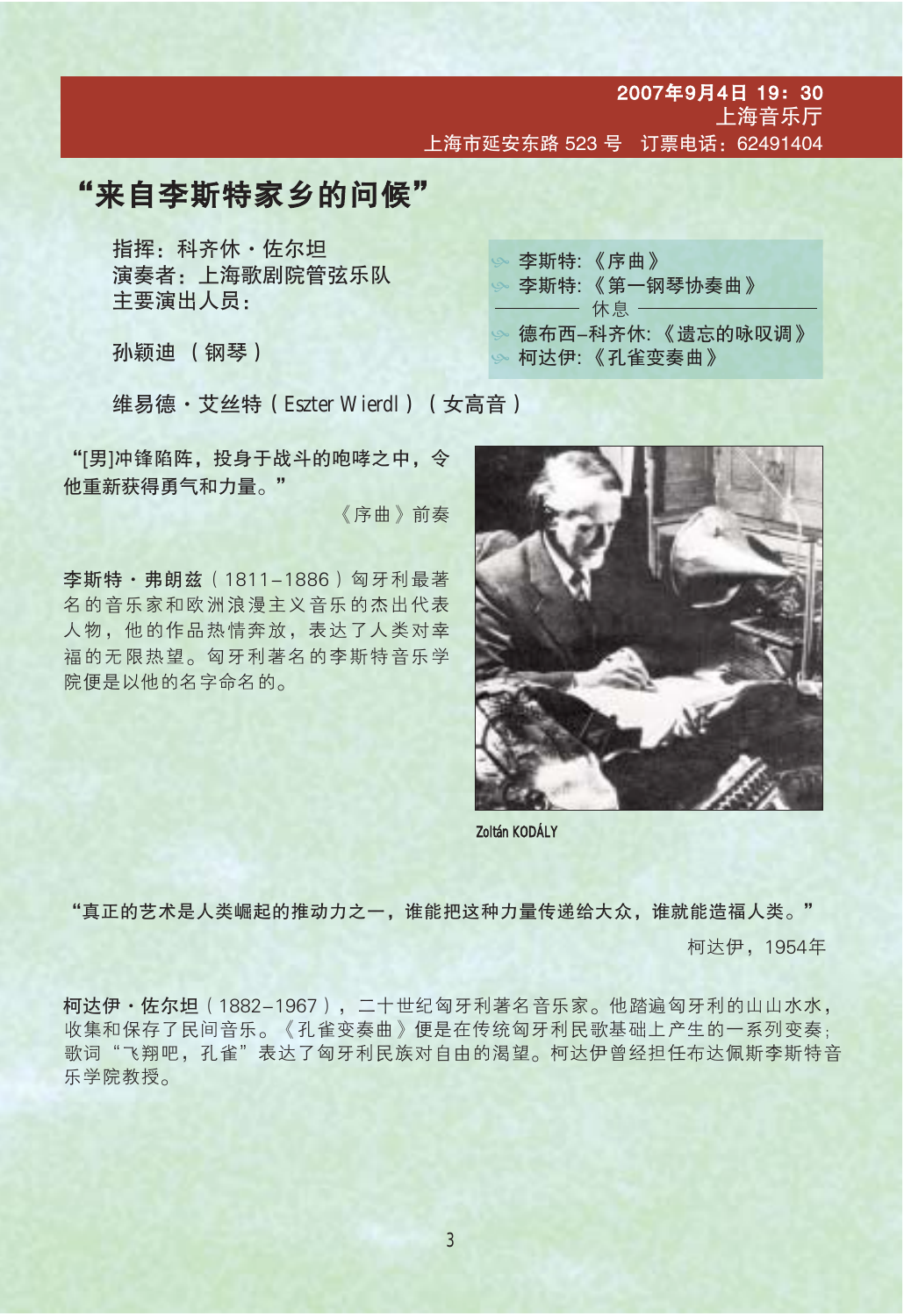

Zoltán Kocsis: pianist, conductor, composer, music director. Born in Budapest in 1952, he began to play the piano at the age of five. After graduating from the Ferenc Liszt Music Academy he had a scintillating solo career as pianist, winning numerous international prizes. Since 1987 he has also regularly conducted orchestras. In 1997, he became general music director of the National Philharmonic Orchestra and in January 2007 he was appointed "Global Ambassador of Hungarian Culture".

Sun Yingdi: pianist, first prize winner at the 7th International Liszt Piano Competition in 2005. He has been touring worldwide ever since, performing for the greatest figures of political and social life.

The Shanghai-born pianist has been recently awarded the 'Bao Steel' Education Award and the Special Prize for Artists by the Shanghai government.

**Eszter Wierdl**: opera singer, soprano. The Budapest-born singer graduated from the Ferenc Liszt Music Academy in 2002. She was still a student when she won  $2^{nd}$  prize at the Salzburg International Mozart Competition in 1999. As a singer of the State Opera House, she performs in several grand-scale opera productions.

Cooperation is the key word for the evening of 4<sup>th</sup> September. Hungarian artists are eager to learn about China and the Chinese people with whom they feel they have a lot in common. An instance of this commonality is music as both nations use the pentatonic scale as a basis. All throughout his wide-ranging international career, Mr. Kocsis has never performed in China, so he is looking forward to this cooperation with the orchestra of the Shanghai Opera House. We hope that this evening will be a revelation both for him and all those present.

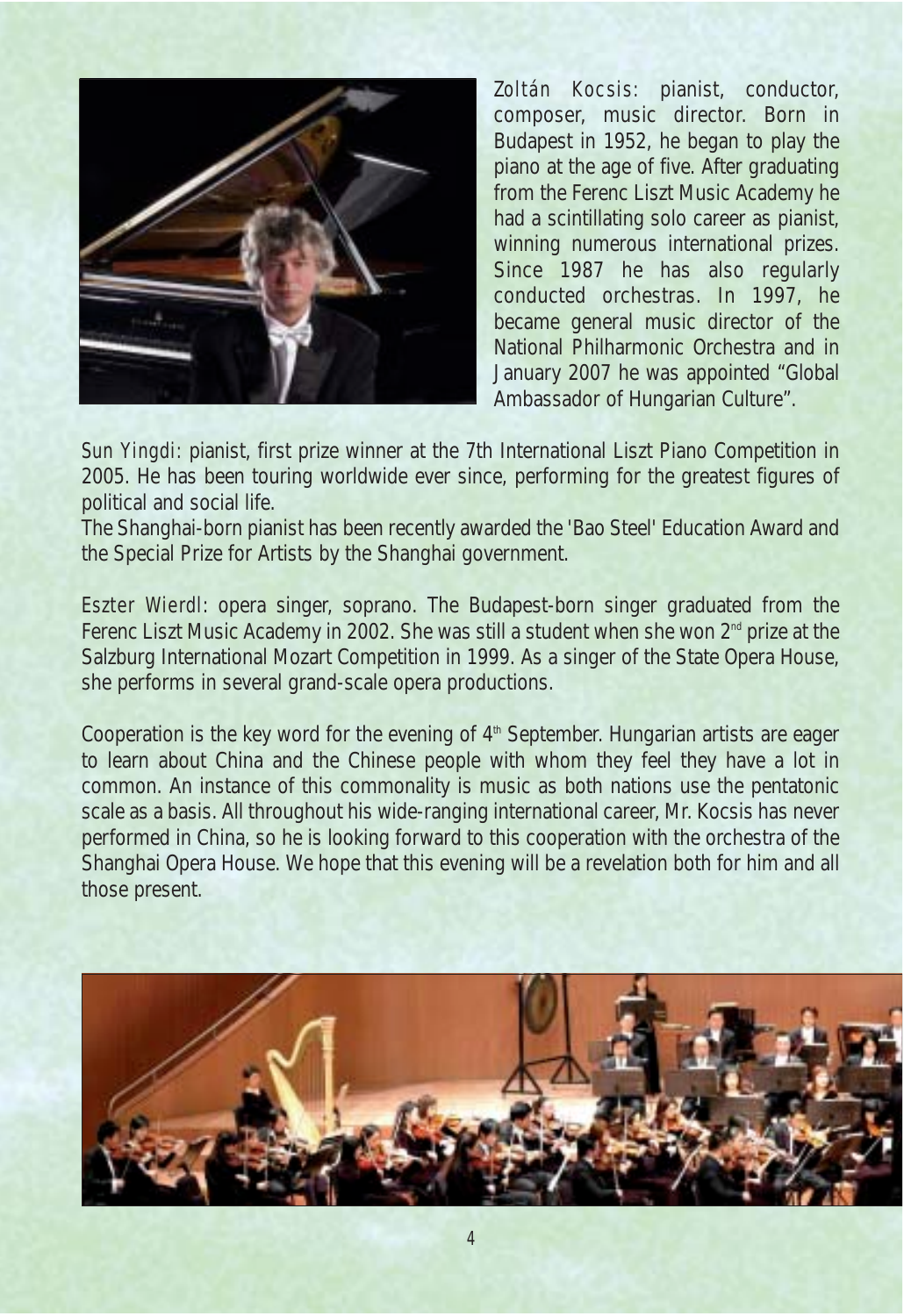科切什·佐尔丹: 钢琴家、指挥家、作曲家。1952年出 生于布达佩斯, 五岁时开始学习钢琴。毕业于李斯特音乐 学院, 此后便在钢琴演奏方面便崭露头角, 在国际上屡获 大奖。从1987以来, 他也经常指挥管弦乐队。1997年 起,他开始担任匈牙利国家交响乐团的音乐总监, 1997年 1月被任命为"匈牙利全球文化全球大使"。

孙颖迪: 钢琴家, 2005年荣获第七届国际李斯特钢琴大赛 第一名。其后开始周游世界,为著名政治人物和社会精英 表演。最近, 这位上海出生的钢琴家获得了宝钢教育奖和 上海市政府艺术家特别奖。

维易德·艾丝特 (Eszter Wierdl): 女高音歌唱家。出生于 布达佩斯, 2002年毕业于李斯特 · 弗朗兹音乐学院。1999 她还在音乐学院读书时, 就在萨尔斯堡国际莫扎特比赛中 获得第二名。作为一名匈牙利国家歌剧院的演员,她在很 多部大型歌剧作品中担任主演。

**Eszter WIERDL** 

合作将是9月4日晚上的主旋律。匈牙利艺术家渴望了解中 国和中国人民,因为他们认为匈牙利人民与中国人民之间 有很多共同之处。这种共同之处表现在音乐上就是, 两国 人民不约而同地使用五声音阶作为音乐的基础。尽管科切 什先生游历广泛,但他还从没到中国演出过。因此,他热 切期待着与上海歌剧院管弦乐队的合作。我们预祝他和所 有表演者演出成功!



SUN Yingdi 孙颖迪

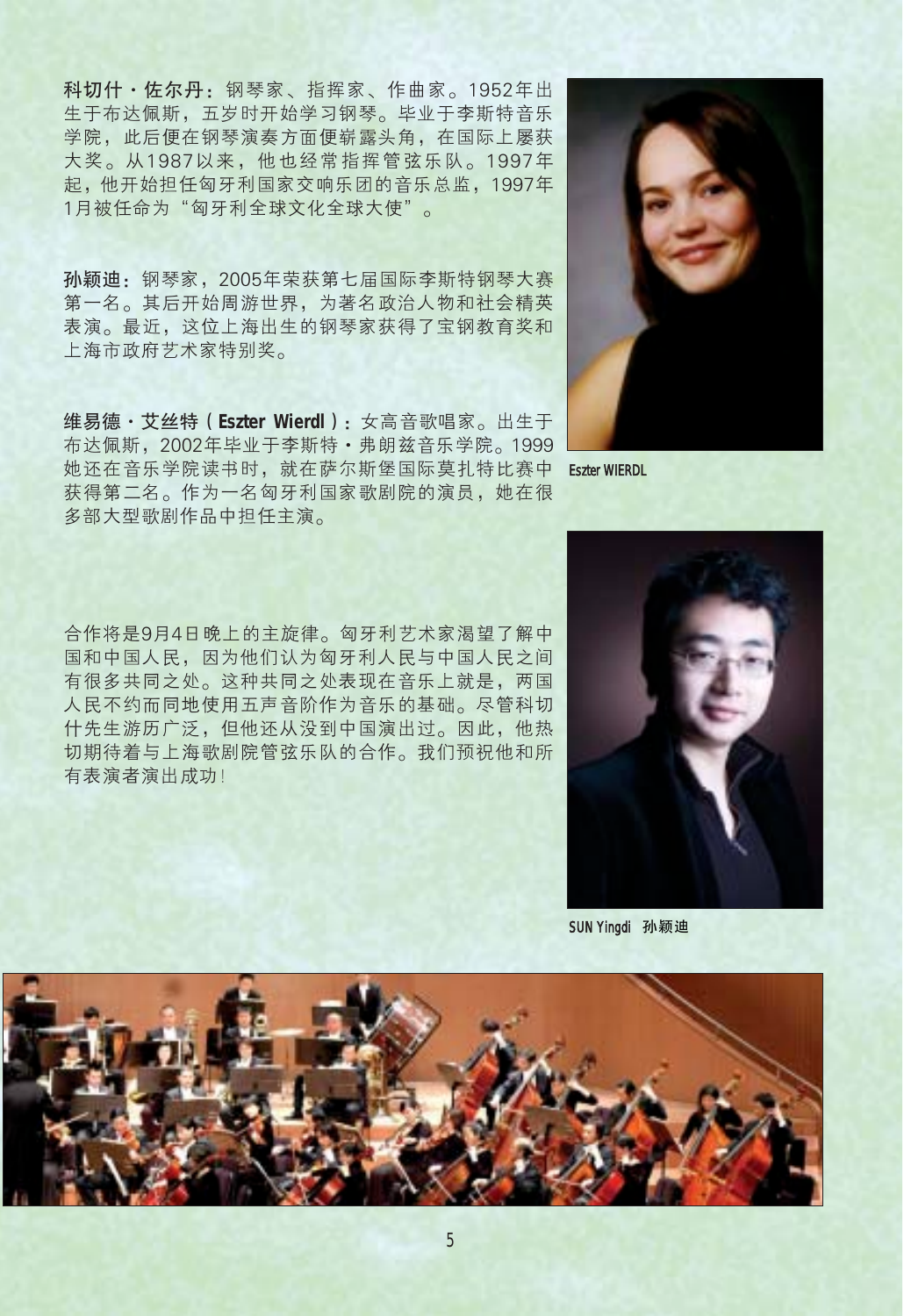5th September 2007 4 p.m. Lu Xun Park, Shanghai

## *Unveiling ceremony of the bust of Sándor Petõfi*



*Liberty, Love! Love, liberty! Both are due to me, I`ll give up for love My life, For liberty I`ll give up My love.* 

Sándor Petőfi (1823-1849) is Hungary's best known poet. Being a genius of poetry and dedicated to the cause of independence for his nation, this young man of low birth became the spiritual leader of the Hungarian Revolution and War of Independence of 1848. He died in battle at the age of 26 leaving behind a loving wife, a baby son and two thick volumes of poems. Several non-native speakers have started studying Hungarian for no other reason but to be able to read him in the original.

His bust has been sculpted by Gábor Szabó, one of the most prominent Hungarian sculptors, coming from a family of a long line of artists. From 5th of September it can be viewed in Lu Xun Park, close to the South gate.

*Translated by Lydia Pasternak Slater*

5th October 2007 8 p.m. Shanghai Oriental Art Center 425 Dingxiang lu, Pudong, Shanghai

# *An Evening with the Budapest Festival Orchestra* conductor: Iván Fischer featuring: Li Yundi (piano)

Beethoven: *Leonora Overture No.3* LIszt: *Piano Concerto No.1* Rachmaninov: *Symphony No.2*

The Budapest Festival Orchestra was formed in 1983 by Iván Fischer and Zoltán Kocsis, with musicians "drawn from the cream of Hungary's younger players", as The Times of London put it. Their aim was to make the orchestra's concerts significant events in Hungary's musical life, and to give Budapest a new symphony orchestra of international standing through intensive rehearsals and demanding the highest standards from musicians. In 2003 the Ministry of Education and Culture declared the orchestra a national institution supported by the state. The Festival Orchestra is nowadays not only a vital part of Budapest's music life, but also a frequent and much appreciated guest at the world's most important centres of musical excellence.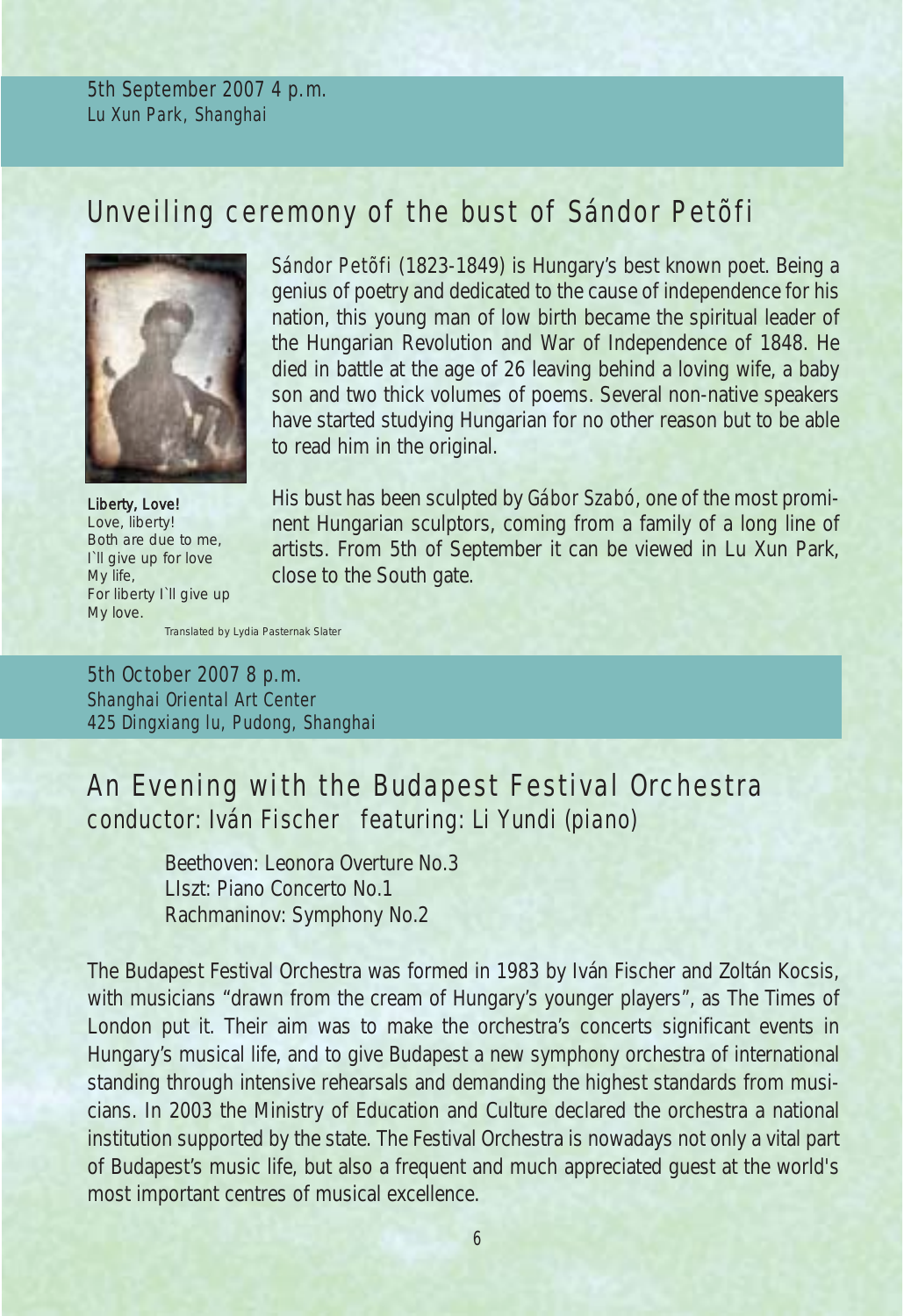#### 2007年9月5日 16: 00 鲁迅公园,上海

## 裴多菲·山道尔的身塑像揭幕仪式

《自由与爱清》 生命诚可贵, 爱情价更高, 若为自由故, 两者皆可抛。

白莽翻译

裴多菲·山道尔(1823-1849), 匈牙利最著名的诗人。这位年轻的天才诗人, 虽然 出身微寒,但献身于民族独立事业,因此成为匈牙利革命和1848年匈牙利独立战争中 的精神领袖。他在一次战斗中不幸阵亡了,年仅26岁,留在身后的是深爱的妻子和年 幼的孩子,还有两卷厚厚的诗稿。不少外国人就为了能够阅读他的原著而开始学习匈 牙利语。

裴多菲的半身塑像由匈牙利最负盛名的雕刻家之一, 出身于艺术世家的Gábor Szabó精 心雕刻而成。从9月5日起,将在鲁迅公园南门附近向公众展示。

> 2007年10月5日 20:00 上海东方艺术中心 上海市浦东区丁香路425号

## 与布达佩斯节日乐队 (Budapest Festival Orchestra)共度美好夜晚 指挥: Iván Fischer 钢琴演奏: 李云迪

路德维希 · 凡 · 贝多芬: 《雷奥诺尔》第三号序曲 弗兰兹 · 李斯特: 第一钢琴协奏曲 谢尔盖・拉赫玛尼诺夫: 第二交响乐

布达佩斯节日乐队 (Budapest Festival Orchestra) 于1983年由Iván Fischer和Zoltán Kocsis组建。伦敦泰晤士报 称该乐队的音乐家们是"匈牙利年轻音乐家的精英"。当时他们的目标是要提高其管弦乐队在匈牙利音 乐生活中的地位,他们经过艰苦的排练和高标准要求,逐渐成为布达佩斯一支享有国际地位的新交响乐 队。2003年,匈牙利文化教育部宣布布达佩斯节日乐队为国家资助的民族乐队。

目前,布达佩斯节日乐队不仅是布达佩斯音乐生活的重要组成部分,而且经常作为嘉宾被各国著名乐中 心邀请参加音乐活动。





Iván FISCHER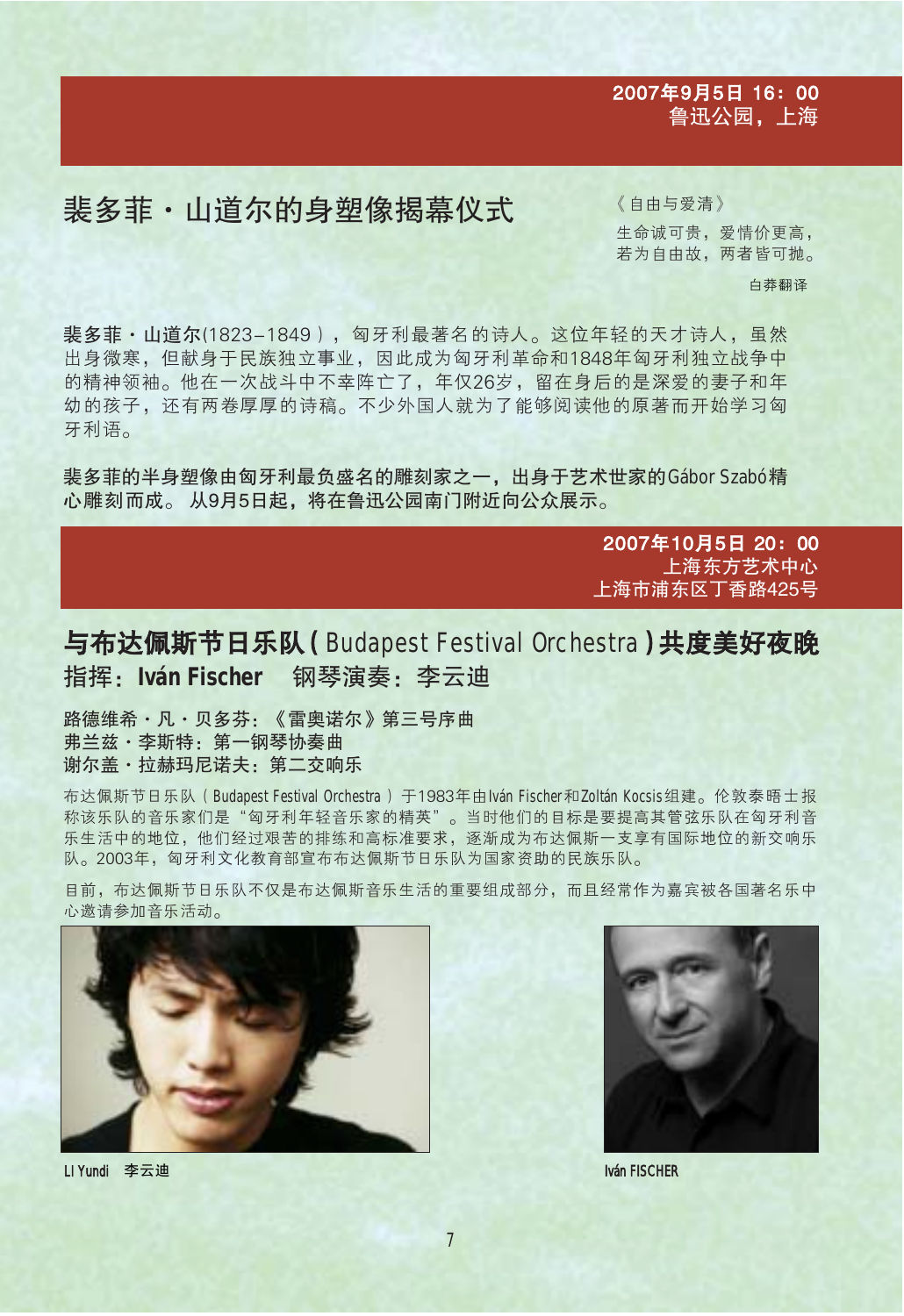#### A FURTHER NOTABLE EVENT OF MUSIC COOPERATION:

22nd October, 2007 7.15 p.m. He Luting Concert Hall 20 Fenyang lu, Shanghai

## *Chamber music*

students of the Shanghai Music Academy and Ferenc Liszt Music Academy, Budapest perform works from each other's culture - closing event of the mastercourse by opera singer Ms. Éva Marton and violinist Ms. Eszter Perényi

Ms. Marton's definitive interpretations include the title roles of Tosca, Aida, Salome, La Gioconda, Madame Butterfly and most of all, the title role of Puccini's last opera, Turandot, which she first sang at the Vienna State Opera in 1983. Since then she has been hailed simply as "the Turandot of today", and has sung this role nearly 200 times and with every major opera company including the Metropolitan Opera, La Scala, Arena di Verona, San Francisco, Chicago and Barcelona. She is head of the Solo Singing Department at the institute where she herself graduated from: Ferenc Liszt Music Academy, Budapest.



Éva MARTON

Violinist Ms. Perényi has been giving concerts with the world's leading orchestras and has made several precious recordings. Being devoted to contemporary music, she has performed in numerous world premieres, and young composers often dedicate their works to her. She regularly teaches at international mastercourses and has often been invited to be jury member at international competitions. Ms. Perényi is head of the Strings Department of Ferenc Liszt Music Academy, Budapest.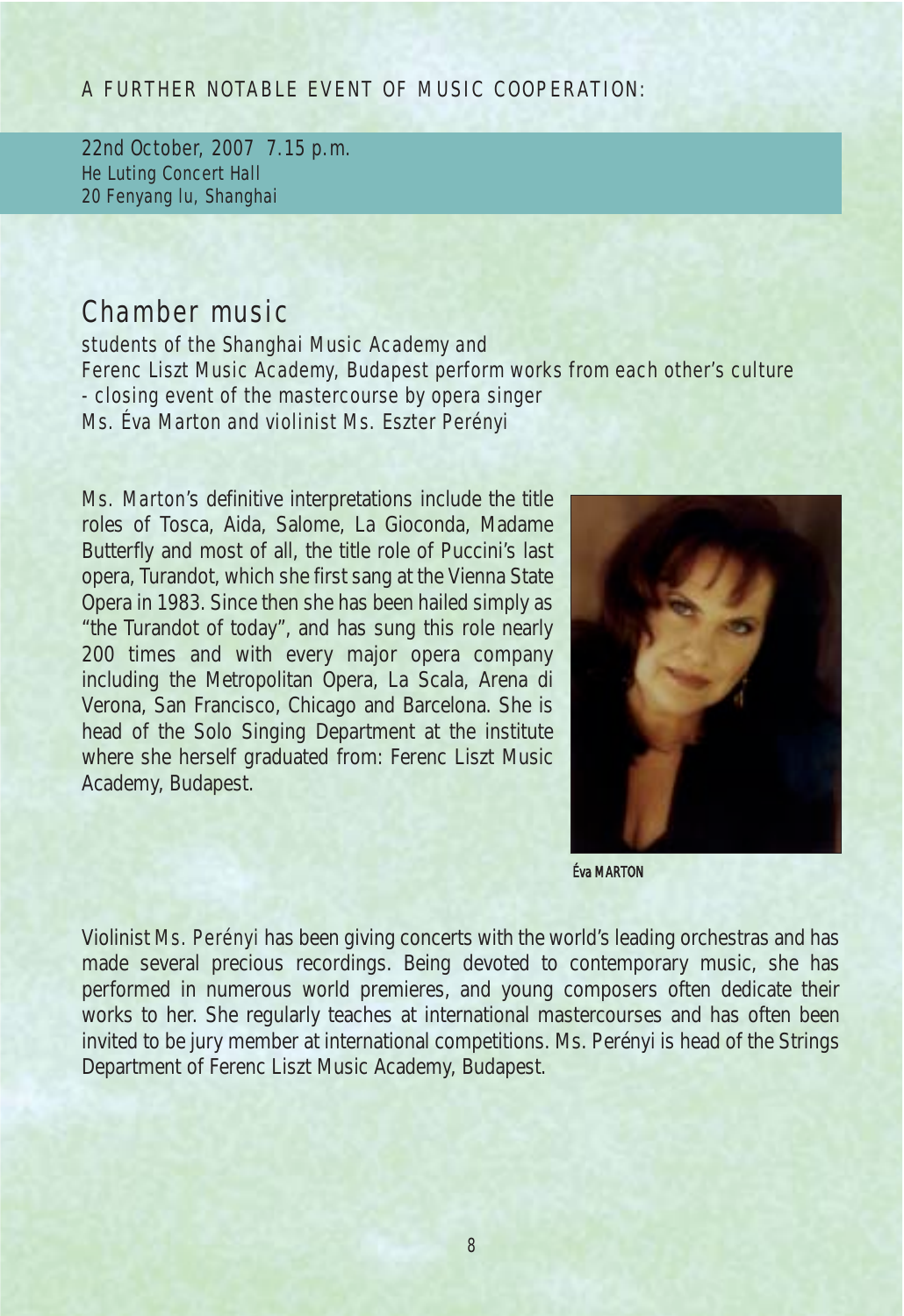2007年10月22日 19: 15 贺绿汀音乐厅 上海汾阳路20号

#### 室内乐

上海音乐学院学生和布达佩斯李斯特音乐学院学 生,彼此互演对方音乐作品。

歌唱家Éva Marton和小提琴家Eszter Perényi为此次大 师作品演出压轴。

Marton 女士擅长演唱《托斯卡》(Tosca), 《阿伊达》(Aida), 《萨洛米》(Salome),《歌女乔空达》(La Gioconda), 和《蝴 蝶夫人》(Madame Butterfly)。1983年她首次在维也纳国家 歌剧院演唱普契尼(Puccini)最后一部歌剧《图兰多》 (Turandot)。从此被誉为"今日之图兰多",并在全世界各 著名歌剧院, 如纽约大都会歌剧院, 斯卡拉大剧院, 维 罗那露天剧场、旧金山、芝加哥和巴塞罗那歌剧院演出 该角色近200次。

目前她在自己的母校,布达佩斯李斯特音乐学院任独唱 系系主任。

Perénvi女士, 小提琴家, 曾与世界著名乐团同台演奏, 并 制作了很多珍贵录音带。她非常热爱现代音乐, 曾多次 参加世界演出,年轻作曲家经常将他们的作品献给她。 她常年教授国际高级课程,并被邀请担任国际音乐比赛 评委。Perényi女士目前在布达佩斯李斯特音乐学院任弦乐 系系主任。



**Eszter PERÉNYI**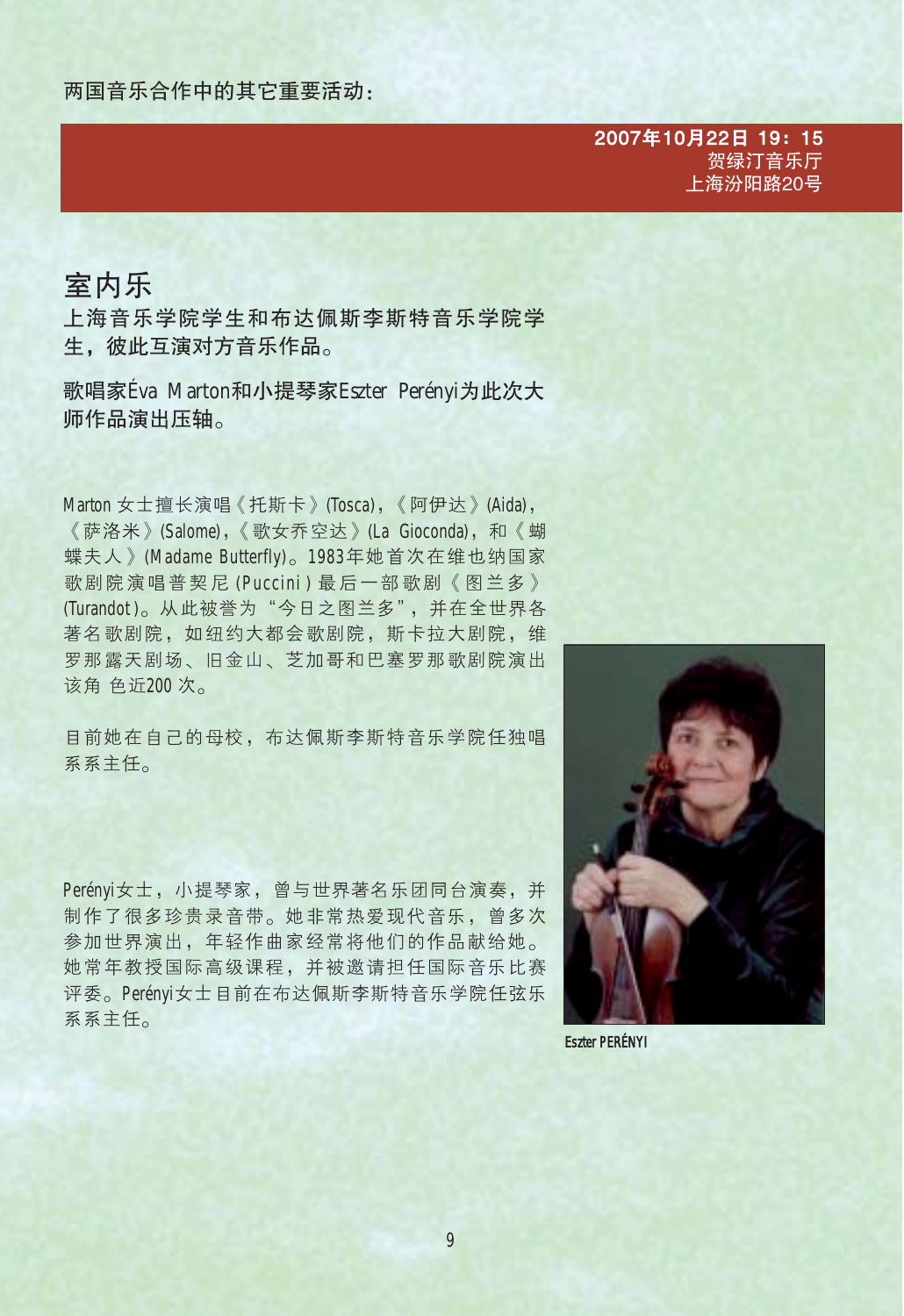#### EVENTS IN BEIJING: September 2007

- *REMEMBERING DREAMS IN COLOUR* : Hungarian Gypsy Painters' Exhibition Boyi Gallery, 2-16 Sept.
- *"EVERBLUE SKY BEHIND THE CLOUDS"* Music Images of Hungary Official Opening of "Liberty, Love!" Hungarian Culture in Focus Sun Yat-sen Concert Hall, 2nd Sept. 7.15 p.m
- *"OH STARS, OH STARS, SHINE YOU BRIGHT"* Best of Hungarian Ethnic Music Minzu Yuetuan Yinyueting, 3rd Sept. 7.30 p.m.
- *"DREAMS, SWEET DREAMS"* An Operetta Evening Minzu Yuetuan Yinyueting, 4th Sept. 7.30 p.m.
- *LOVE DREAMS* Piano and Ballet Evening Renmin Huitang, Qingdao, 4th Sept. 17.30 p.m.

### FURTHER EVENTS IN SHANGHAI: November 2007

HUNGARIAN WRITERS' VISIT hosted by the Chinese Writers' Association: literary events organized in Beijing, Shanghai and Xi'an

Hungary as special guest at the SHANGHAI INTERNATIONAL ARTS FESTIVAL, 9-18. November 2007:

- $\mathcal{D}$  Márta SEBESTYÉN's folk songs: the celebrated voice of Hungarian folk music
- $\mathcal{A}$  VUKÁN and SZAKCSI jazz concert: two solo pianists competing with each other
- *AN EVENING WITH SISSY:* operetta songs and dances performed by the famed Budapest Operetta Theatre
- **EXECUTE:** A grand-scale ballet to Beethoven's famous Symphony No. 9
- SEAGULL: a shockingly modern interpretation of a classic play about our tangled relationships
- $\mathfrak{B}$  HONVÉD MALE VOICE CHOIR: the only professional male voice choir in continous existence in Hungary since 1948

For further information please check our separate brochure.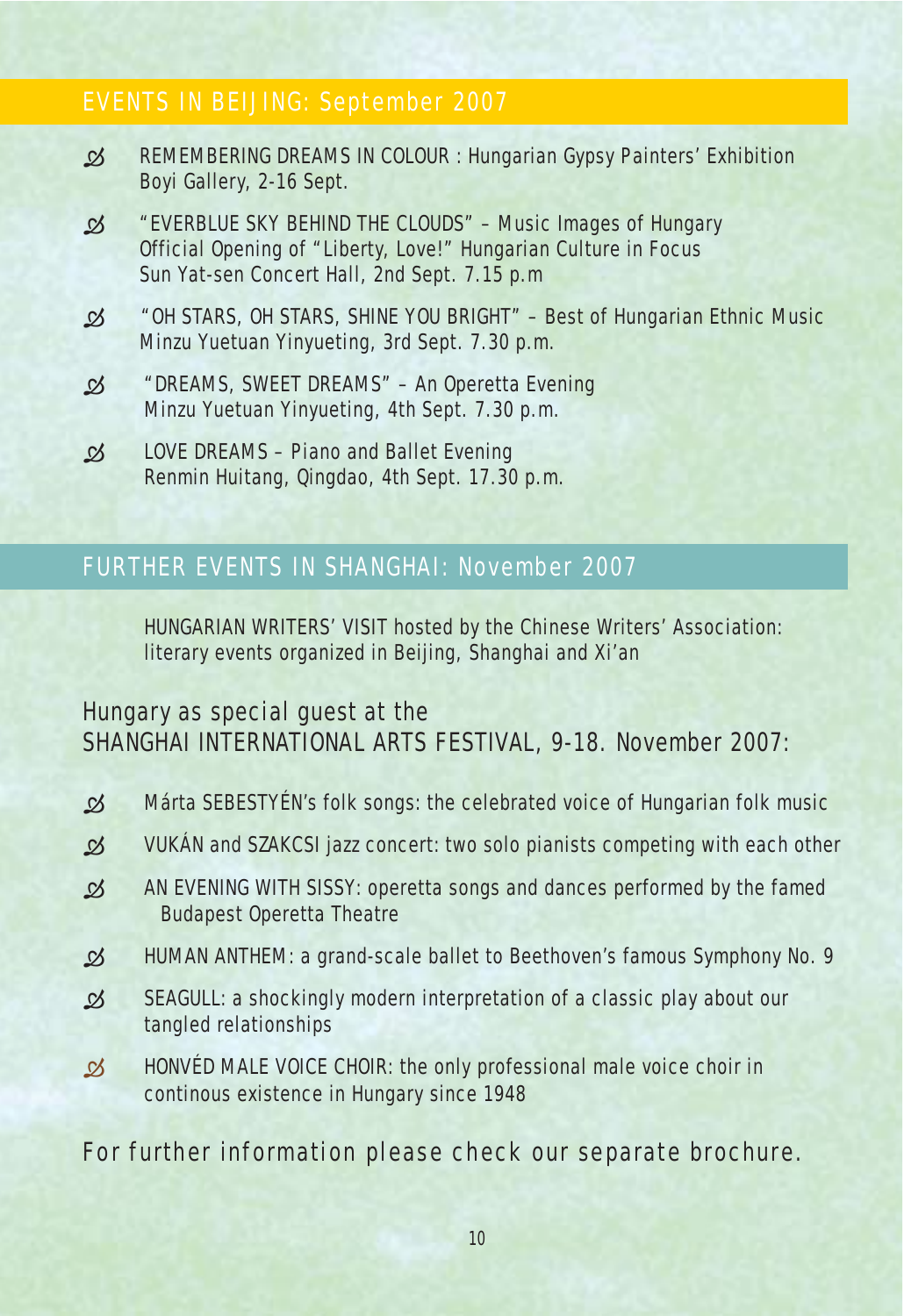#### 2007年9月北京地区活动安排

- 梦忆缤纷: 匈牙利吉普塞画展  $\mathfrak{B}$ 北京博艺画廊, 9月2-16日
- "拨开乌云见青天" —— 匈牙利音乐映像  $\mathfrak{B}$ 北京中山音乐堂, 9月2日19: 15
- "星儿, 星儿, 一闪一闪亮晶晶" -- 最动听的匈牙利民族音乐  $\mathcal{B}$ 北京民族乐团音乐厅, 9月3日19: 30
- "梦,甜美的梦" 轻歌剧之夜  $\mathfrak{R}$ 北京民族乐团音乐厅, 9月4日19: 30
- 爱之梦 —— 钢琴与芭蕾舞之夜  $\mathfrak{B}$ 青岛人民会堂, 9月4日19: 30

## 2007年11月上海地区活动安排

"匈牙利作家中国之行" - 由中国作家协会主办 文学活动将在北京,上海及西安举行。

11月9日至18日匈牙利应激参加2007年上海国际艺术节:

- $\mathcal{B}$ Márta Sebestyén民歌:闻名遐尔的匈牙利民间音乐
- Vukán和Szakcsi爵士音乐会: 两位钢琴家的激情演奏  $\mathfrak{B}$
- 茜茜之夜: 由著名的布达佩斯歌剧院演出的歌剧选段及舞蹈  $\mathfrak{R}$
- 人类的赞美诗:以著名的贝多芬第九交响曲为伴奏的大型芭蕾舞  $\mathfrak{B}$
- $\mathfrak{B}$ 海鸥:用今人震撼的现代方式对经典戏剧进行诠释,表达错综复 杂的关系。
- 战士男声合唱团: 匈牙利唯一自1948成立以来延续至今的男声专业  $\mathfrak{B}$ 合唱团

详情请见相关分册。